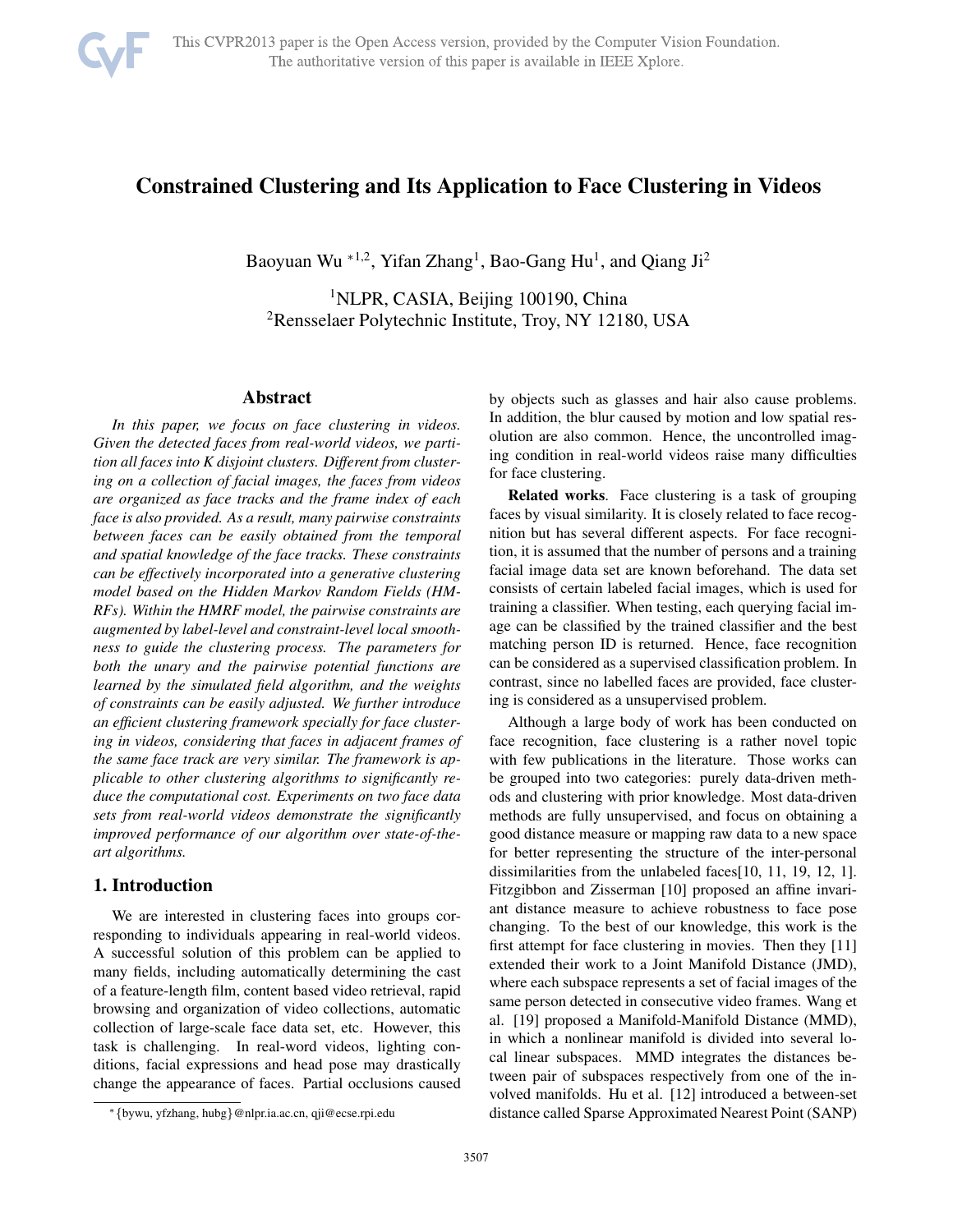distance, where the dissimilarity of two sets is measured as the distance between their nearest points. Arandjelovic and Cipolla [1] clustered faces over face appearance manifolds in an anisotropic manifold space which exploits the coherence of dissimilarities between manifolds.

In addition to fully unsupervised methods, another kind of data-driven clustering methods try to utilize some partial supervision to help clustering. Prince and Elder [18] combined clustering with a Bayesian approach to count the number of different people that appear in a collection of face images. The parameters of a generative model describing the face manifold are learned from the training data. This model enables the computation of the posterior probability over possible clusterings, so that Bayesian model selection can be applied to compare partitions of varying sizes. Du and Chellappa [8] presented an on-line contextaided face association method, which uses a Conditional Random Fields (CRFs) to combine multiple contextual features. Wolf et al. [23] described a set-to-set similarity measure, the Matched Background Similarity (MBGS), which can tell the differences between images with similar background, so that the similarities due to pose, lighting, and viewing conditions can be ignored.

The aforementioned methods are all purely data-driven, which only exploit information contained in the data. Their performance significantly depends on the data quality. Considering the huge uncertainty in real-world videos, purely data-driven methods are expected to be unstable. Instead, prior knowledge could be exploited to guide the clustering in order to achieve robustness and increase the generalization ability of the methods. Berg et al. [4] considered using extra information to enhance the face clustering, where the faces are collected from web news pages. A set of names automatically captured from associated news captions are employed to supervise the clustering. However, such textbased labels are not always available for faces in videos. Fortunately, there is readily useful prior knowledge for face clustering in videos: The faces in the same face track must be the same person, no matter how different the appearances of the faces look like; If two face tracks overlaps in some frames, then faces in these two tracks must be different persons, no matter how same they look like. Thus, we can easily obtain plenty of must-link and cannot-link constraints without much extra cost. However, few works have exploited such constraints. In [21], constraints are exploited to modify the distance matrix and to guide the clustering to satisfy such constraints. However, the method is very computationally expensive. As reported in [21], it takes about 6 days on a data set of 10000 faces. The latest work on face clustering with constraints is presented in [7], called unsupervised logistic discriminative metric learning (ULDML). A metric is learned such that must-linked faces are close, while cannot-linked faces are far from each other.

In the literature of constrained clustering, many methods have been proposed to exploit pairwise constraints to guide the clustering, such as COP-KMEANS [22], constrained EM [20], HMRF-KMeans [2] and PPC [17]. COP-KMEANS embeds constraints in hard manner, while the other three adopt the soft constraints. However, the weights of these soft constraints are totally user-defined. In contrast, the weights of constraints can be easily adjusted through learning in our algorithm.

Method overview. In this paper we propose a probabilistic constrained clustering model based on Hidden Markov Random Fields. Together with the pairwise constraints, the local smoothness assumptions are also incorporated into the model to achieve the robust performance. The local smoothness is implemented in two levels: the labellevel smoothness means that *if two observations*  $x_i$  *and*  $x_j$ *are similar, then their labels*  $y_i$  *and*  $y_j$  *should be similar*; the constraint-level smoothness tells that *given a must-link (cannot-link) between*  $x_1$  *and*  $x_2$ *, if*  $x_3$  *is close to*  $x_2$ *, then it is assumed that there is also a must-link (cannot-link) between*  $x_1$  *and*  $x_3$  [14][16]. The proposed model is optimized by the *simulated field algorithm* [6]. Such that the parameters are learned effectively, and the weights of pairwise constraints can be easily adjusted. Note that there are many issues in the whole process of face clustering in videos, such as face detection, face tracking, face features and determining the number of persons, etc. However, in this paper we only focus on showing how and to what extent the pairwise constraints can help the face clustering in videos. Our task can be briefly described as follows: *given the number of persons* K*, the detected faces and their tracks, and features of each face, we partition all faces into* K *disjoint clusters.*

The main contributions of this work are highlighted in three aspects. (1) We propose a probabilistic constrained clustering model based on HMRFs, in which the pairwise constraints, label-level and constraint-level local smoothness assumptions are incorporated together to guide the clustering process. (2) The model parameters are effectively learned through the simulated field algorithm, and the weights of constraints can be easily adjusted. In contrast, in many existing constrained clusterings [2][17], no practical suggestions are provided to determine the weights of constraints. (3) We present an efficient clustering framework specially for face clustering in videos, considering that faces in adjacent frames of the same face track are very similar. Any clustering algorithm can be directly used in this framework to significantly reduce the computational cost.

The remaining of this paper is structured as follows: In Section 2, a constrained clustering model based on HMRFs is introduced; The optimization of the proposed model is given in Section 3; Section 4 shows the face clustering experiments on two face data sets in videos, followed by the conclusions in Section 5.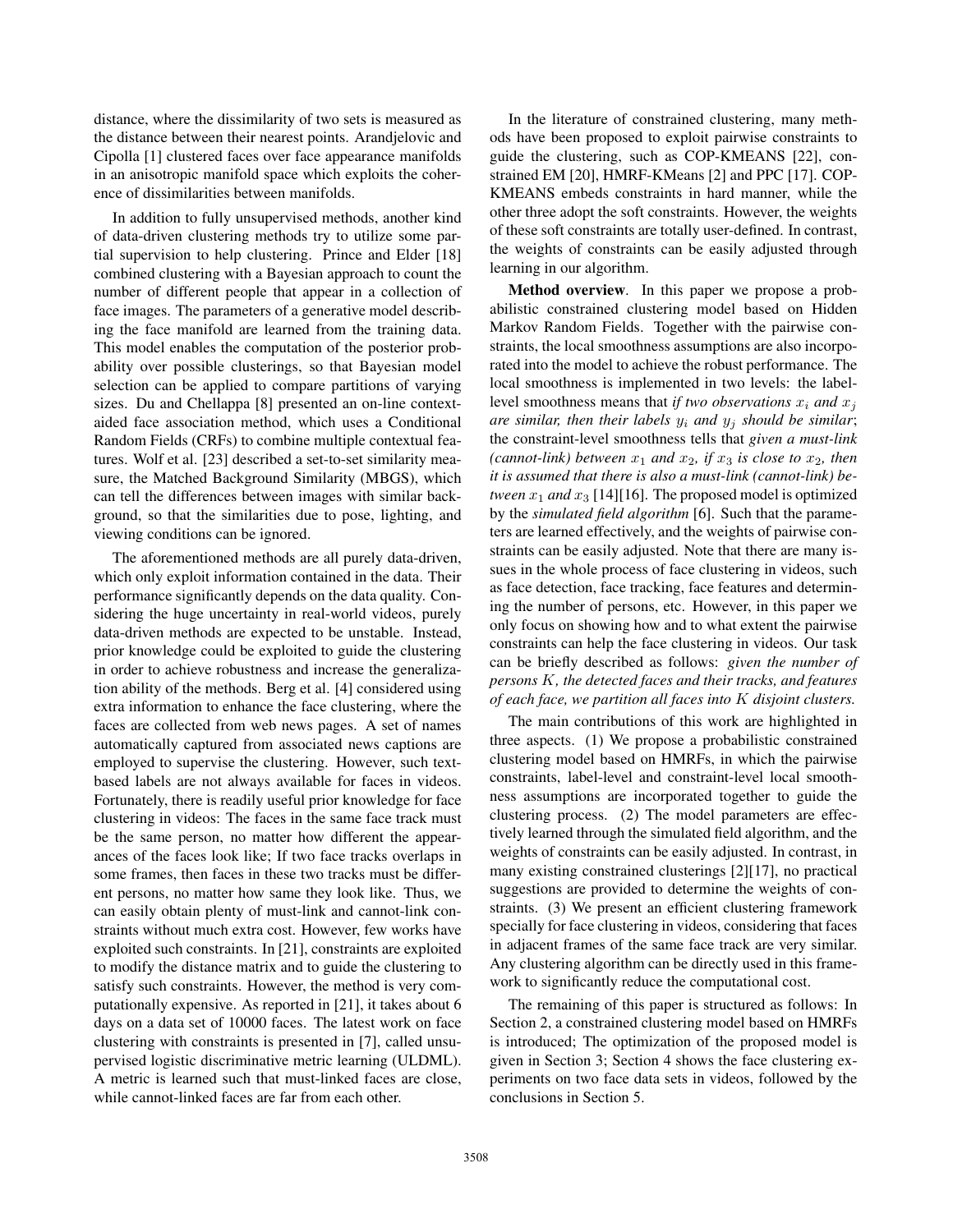# 2. A constrained clustering based on Hidden Markov Random Fields

# 2.1. Problem formulation

Given a unlabeled data set  $X = \{x_1, x_2, \ldots, x_n | x_i \in$  $\mathbb{R}^d$ , our goal is to partition it into K (predefined) disjoint clusters. The latent label set is denoted as  $Y =$  $\{y_1, y_2, \ldots, y_n\}, y_i \in \{1, 2, \ldots, K\}.$  A pairwise constraint set  $C = \{C_{ml}, C_{cl}\}\$ is also provided to guide the clustering, such that the clustering result should satisfy these constraints. The must-link constraints  $C_{ml} = \{(x_i, x_j)\}\$ indicates that  $x_i$  and  $x_j$  should be in the same cluster. The cannot-link constraints  $C_{cl} = \{(x_i, x_j)\}\$  requires that  $x_i$ and  $x_j$  should be partitioned into different clusters. A  $n \times n$  symmetric matrix  $W = \{w_{ij}\}\$ is adopted to represent all the pairwise constraints: if  $(x_i, x_j) \in C_{ml}$ , then  $w_{ij} = 1$ ; if  $(x_i, x_j) \in C_{cl}$ , then  $w_{ij} = -1$ ; if  $(x_i, x_j) \notin C$ ,  $w_{ij} = 0$ . As we will show later, through constraint propagation,  $-1 \le w_{ij} \le 1$ :  $w_{ij} > 0$  means must-link,  $w_{ij} < 0$ means cannot-link;  $|w_{ij}|$  denotes the confidence of the constraint, i.e., the cost of violating this constraint.

#### 2.2. Hidden Markov Random Fields

Hidden Markov Random Fields [13] is a commonly used generative model. It is defined based on two assumptions: (a) given the latent variables  $Y$ , the observed variables  $X$ are independent, i.e.  $P(X|Y) = \prod_{i=1}^{n} p(x_i|y_i)$ ; (b) given<br>the observed variables X, Y constitute a Markov network the observed variables  $X$ ,  $Y$  constitute a Markov network. The correlations between  $Y$  are embedded by a neighbourhood system. Its general formulation is as follows [13]:

$$
P(X,Y) = P(X|Y)P(Y)
$$
  
= 
$$
\frac{1}{Z} \prod_{i=1}^{n} \psi_u(x_i, y_i) \prod_{i=1}^{n} \prod_{j \in N_i} \psi_p(y_i, y_j), (1)
$$

where  $\psi_u$  denotes the unary potential function,  $\psi_p$  denotes the pairwise potential function, and  $Z$  is the partition function,  $N_i$  represents the neighbourhood set of  $x_i$ .

#### 2.2.1 Unary potential function  $\psi_u$

 $\psi_u(x_i, y_i)$  embeds the correlation between the observation  $x_i$  and its latent label  $y_i$ . There have been many different methods to design the unary potential. For simplicity, we assume it as a Gaussian distribution, as follows:

$$
\psi_u(x_i, y_i) = \mathcal{N}(x_i | \boldsymbol{\mu}_u, \boldsymbol{\Sigma}_{y_i}), \tag{2}
$$

 $\psi_u(x_i, y_i) = \mathcal{N}(x_i | \mu_{y_i} \Sigma_{y_i}),$ (2)<br>
where  $\mu_{y_i}$  is the mean vector of the y<sub>i</sub>th cluster,  $\Sigma_{y_i}$  denotes the covariance matrix.  $\Theta$  =  $\{(\mu_1, \Sigma_1), \ldots, (\mu_K, \Sigma_K)\}\$  denotes the parameter set of  $\psi_u$ . Θ should be learned in optimization.

#### 2.2.2 Pairwise potential function  $\psi_p$

 $\psi_p(y_i, y_j)$  embeds the correlation between  $y_i$  and  $y_j$ . All correlations in  $Y$  can be represented by a neighbourhood system, denoted as a  $n \times n$  symmetric matrix  $V = \{v_{ij}\}.$  $v_{ij} > 0$  means the positive correlation, i.e.  $y_i$  and  $y_j$  should be same;  $v_{ij} < 0$  means the negative correlation, i.e.  $y_i$  and  $y_j$  should be different;  $v_{ij} = 0$  means no correlation. Since V plays a key role in the pairwise potential, we present a detailed discussion about how to generate  $V$  in the next section. Here we firstly show how to utilize a generated  $V$  in pairwise potential, as follows:

$$
\psi_p(y_i, y_j) = \exp(-\beta \phi(y_i, y_j)) = \exp\left(\beta \left[\sum_{v_{ij} \ge 0} v_{ij}\right] -1 + \delta(y_i, y_j)\right) + \sum_{v_{ij} < 0} v_{ij} \delta(y_i, y_j)\right],\tag{3}
$$

where  $\phi(y_i, y_j)$  is called pairwise energy function,  $\beta$  is a positive trade-off parameter between unary and pairwise potential, and it will be learned.  $\delta$  is defined as follows: if  $y_i = y_j$ , then  $\delta(y_i, y_j) = 1$ , else  $\delta(y_i, y_j) = 0$ . Equation (3) has an intuitive interpretation in probability: when  $v_{ij} > 0$ , if  $y_i \neq y_j$ , then  $\psi_p(y_i, y_j) = \exp(-\beta |v_{ij}|) < 1$ , i.e., the prior probability of this configuration will decrease; when  $v_{ij} < 0$ , if  $y_i = y_j$ , then  $\psi_p(y_i, y_j) = \exp(-\beta |v_{ij}|) < 1$ , i.e., the prior probability of this configuration will decrease; when  $v_{ij} = 0$ ,  $\psi_p(y_i, y_j) = 1$ , i.e., the prior probability of any configuration of  $y_i$  and  $y_j$  is equal. In summary, when a correlation exists between  $y_i$  and  $y_j$ , configurations that violate the correlation should be penalized in probability. The penalty degree depends on the confidence of the correlation , i.e.,  $|v_{ij}|$ .

#### 2.3. The neighbourhood system  $V$

The neighborhood system  $V$  takes the key role in the HMRFs model, since it embeds the correlations between the latent variables  $Y$ . In this paper we present a combined neighborhood system, including the normalized affinity matrix, the propagated pairwise constraints and a trade-off parameter.

Normalized affinity matrix. Its formulation is as follows [15]:

 $V^{ls} = L = D^{-\frac{1}{2}}AD^{-\frac{1}{2}}$ ,  $A_{ij} = \exp^{(-d^2(x_i, x_j)/\sigma_i \sigma_j)}$ , (4) where  $A$  is the affinity matrix of a  $k$ -nn graph, i.e., if  $x_j$ is not within the k-nearest neighbors of  $x_i$ , then  $A_{ij} = 0$ . Note that  $A_{ii} = 0$ .  $k = 10$  in our experiments. L is its normalized affinity matrix. The degree matrix  $D$  is diagonal, and  $D_{ii} = \sum_{j=1}^{n} A_{ij}$ .  $d(x_i, x_j)$  denotes the distance<br>between  $x_i$  and  $x_j$  (bere the Euclidean distance is used) between  $x_i$  and  $x_j$  (here the Euclidean distance is used).  $\sigma_i = d(x_i, x_h)$ , where  $x_h$  is the hth nearest neighbor of  $x_i$ . Following the suggestion in [15], we set  $h = 7$ .  $V^{ls}$  embeds the label-level local smoothness assumption.

Propagated pairwise constraints. In many existing works [20][2][17], the original pairwise constraint matrix  $W$  are used to represent the correlations between  $Y$ . However, W is often sparse, especially when given a few constraints. It fails to provide enough information to guide the clustering process. To alleviate this limitation, pairwise constraints can be propagated to gain many soft constraints, based on the constraint-level local smoothness assumption. [16] presents a closed-form propagation method, as follows:

$$
V^{pc} = (1 - \alpha)^2 (I - \alpha L)^{-1} W (I - \alpha L)^{-1}, \quad (5)
$$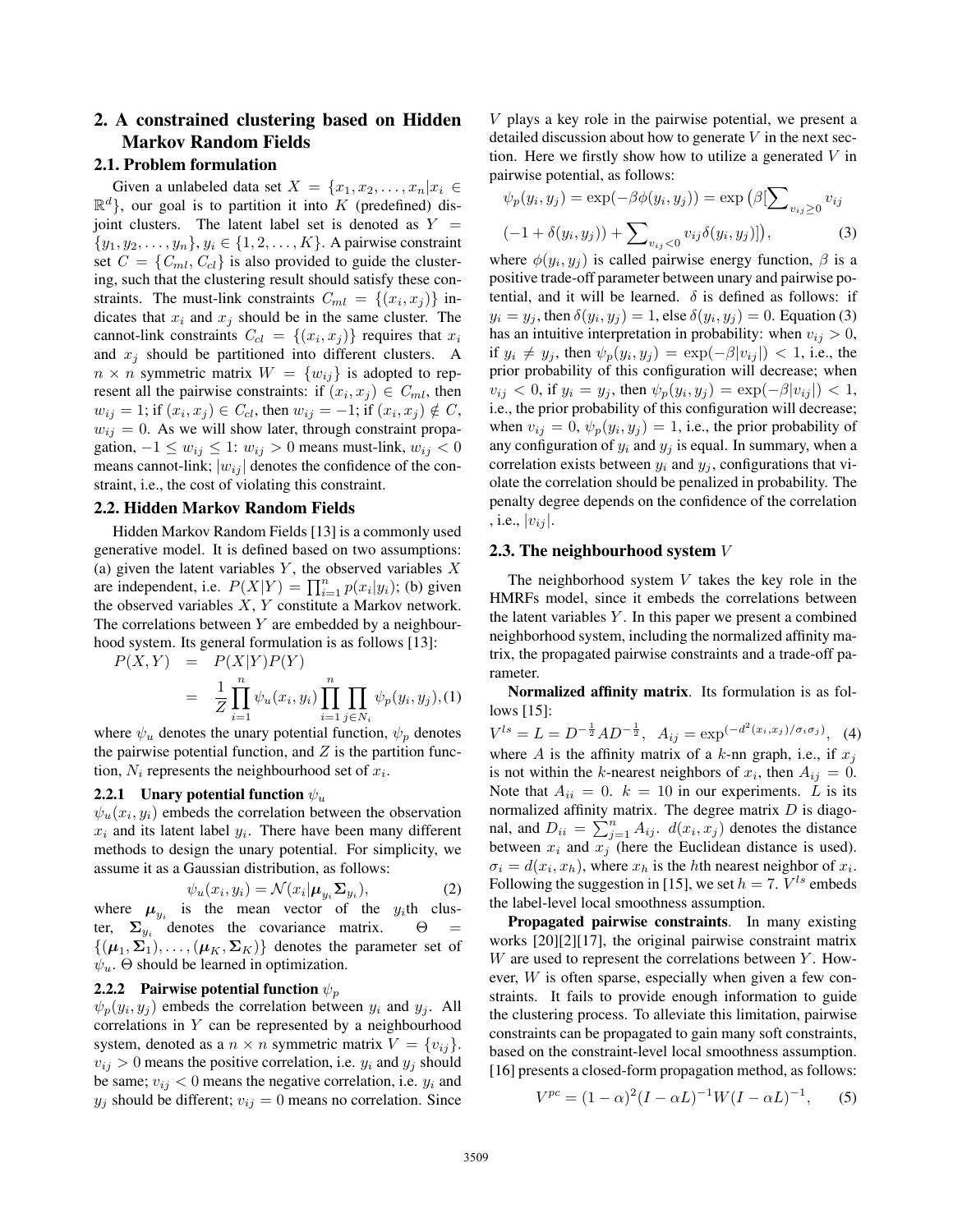where user-defined constant  $\alpha = \frac{\gamma}{1+\gamma} \in (0, 1)$ , which can<br>be seen as the propagation degree: when  $\alpha \to 0$ ,  $V^{pc} - W$ be seen as the propagation degree: when  $\alpha \to 0$ ,  $V^{pc} = W$ ,<br>i.e., the propagation degree is small: when  $\alpha \to 1$ ,  $V^{pc}$  is i.e., the propagation degree is small; when  $\alpha \rightarrow 1$ ,  $V^{pc}$  is far from  $W$ , i.e., the propagation degree is large. It has been proven that  $|V_{ij}^{pc}| \le 1$  [16]. It is considered that there is a soft constraint between  $x_i$  and  $x_j$ :  $\overline{W}_{ij}^* > 0$  means a soft connot-link. From the inmust-link;  $V_{ij}^{pc} < 0$  means a soft cannot-link. From the in-<br>terretation of Equation (3), the propagated constraints toterpretation of Equation (3), the propagated constraints totally satisfy the requirement of the neighborhood system.

Combined neighborhood system. Constraint propagation leads to many more constraints than given constraints. However, it is found that the magnitudes of most propagated constraints are too small to represent correlations between samples, especially for the local correlations between nearby samples.  $V^{ls}$  just compensates for this limitation. A natural choice is to combine  $V^{pc}$  and  $V^{ls}$ , as follows:

$$
\psi_p(y_i, y_j) = \exp \left\{ \beta * \left( \lambda \sum_{V_{ij}^{ls} \ge 0} V_{ij}^{ls} (-1 + \delta(y_i, y_j)) + \right) \right\}
$$

$$
\left[ \sum_{v_{ij}^{pc} \ge 0} v_{ij}^{pc} (-1 + \delta(y_i, y_j)) + \sum_{v_{ij}^{pc} \ge 0} v_{ij}^{pc} \delta(y_i, y_j) \right] \right\}. \tag{6}
$$

Equation (6) has an intuitive interpretation: it penalizes the configuration that violates either propagated constraints (including given constraints and constraint-level local smoothness) or label-level local smoothness. As a result, it enforces the clustering to satisfy both of these two terms. This neighborhood system is denoted as  $V^{com} = (V^{ls}, V^{pc}, \lambda)$ . The user-defined constant  $\lambda$  represents the trade-off between the constraints and label-level local smoothness.

## 3. Objective function and its optimization

#### 3.1. Objective function

In Section 2, we have presented a generative model based on HMRFs, with four different neighborhood systems. For the clustering task, a natural choice is the maximization of the log complete likelihood function. The objective function is as follows:

$$
\mathcal{L}(Y, \Theta, \beta) = \log P(Y, X | \Theta, \beta)
$$
  
=  $-\frac{1}{2} \sum_{i=1}^{n} \sum_{k=1}^{K} \delta(y_i, k) (\log |\Sigma_k| + (x_i - \mu_k)^T \Sigma_k^{-1})$   
 $(x_i - \mu_k)) - \beta \sum_{i=1}^{n} \sum_{j \in N_i} \phi(y_i, y_j) - \log Z,$  (7)

where the pairwise energy function  $\phi(y_i, y_j)$  is defined in Equations (3) and (6). Since we choose  $V^{com}$  as the nighborhood system, the corresponding clustering model is denoted as HMRF-com.

#### 3.2. Optimization: simulated field algorithm

Given the neighborhood system,  $Y$  is not independent with each other. As a result, the exact computation of  $Z$ , the learning of  $\beta$  and the inference of Y become intractable.

We have to use some approximate methods to gain a suboptimal solution. In this paper, we adopt an approximate method called *simulated field algorithm* [6]. Its main idea is: when treating a particular latent variable  $y_i$ , ignoring the fluctuations of its neighbors, through fixing the states of the neighbors; as a result, the overall computation reduces to deal with independent variables. The main procedure is shown in Algorithm 1. Its computational complexity is  $O(TKn(r + d^2) + n^2)$ , where T denotes the number of iterations in optimization, and  $r$  is the maximal number of neighbors for any sample. Since  $V^{com}$  is used as the neighborhood system,  $r = n - 1$ . Actually r can be significantly decreased through making the neighborhood system sparse. However, we do not make this processing in this paper.

• Given  $\Theta^{(t-1)}$ ,  $\beta^{(t-1)}$ ,  $P(Y|X,\Theta^{(t-1)},\beta^{(t-1)})$ , update  $\overline{Y}^{(t)}$ 

Firstly, for all latent variables,  $\overline{Y}^{(t)}$  are simulated from  $P(y_i|x_i, \overline{y}_{N_i}^{(t,i)}, \Theta^{(t-1)}, \beta^{(t-1)})$ , in a sequential form.  $\overline{y}^{(t,i)} = {\overline{y}^{(t)}_1, \ldots, \overline{y}^{(t)}_{i-1}, \overline{y}^{(t-1)}_{i+1}, \overline{y}^{(t-1)}_n}$ . Note that  $\overline{Y}^{(t)}$ are temporal configurations of the labels, in order to ease the following computations. They should be distinguished from the predicted labels. Then, for each latent variable, set its neighbors to  $\overline{Y}^{(t)}$  and replace the marginal distribution  $P(Y|\bar{\beta}^{(t-1)})$  by the following formulation:

$$
P(Y|\overline{Y}^{(t)}, \beta^{(t-1)}) = \prod_{i=1}^{n} P(y_i|\overline{y}_{N_i}^{(t)}, \beta^{(t-1)})
$$
  

$$
= \prod_{i=1}^{n} \frac{P(y_i, \overline{y}_{N_i}^{(t)}, \beta^{(t-1)})}{\sum_{y_i=1}^{K} P(y_i, \overline{y}_{N_i}^{(t)}, \beta^{(t-1)})}
$$
(8)

Algorithm 1 Simulated field algorithm for HMRF-based clustering

**Input:** unlabeled data set X, pairwise constraints  $C, \alpha, \lambda$ **Output**: predicted labels of Y and parameters  $\Theta$  and  $\beta$ 

Step 1 Use K-means to initialize the labels Y and the parameters  $\Theta^{(0)}$ ; Setting  $\beta^{(0)} = 0$ ;

**Step 2** Compute the neighborhood system  $V$  as described in Section 2.3;

**Step 3** Set  $t = 1$ , repeat the following three steps, until convergence:

(3.1) given parameters  $\Theta^{(t-1)}$ ,  $\beta^{(t-1)}$  and the posterior probability  $P(Y|X, \Theta^{(t-1)}, \beta^{(t-1)})$ , update configurations  $\overline{Y}^{(t)}$ ;

(3.2) given configurations  $\overline{Y}^{(t)}$ , update the posterior probability  $P(Y|X, \Theta^{(t-1)}, \beta^{(t-1)})$  and parameters  $\Theta^{(t)}, \beta^{(t)}$ . (3.3) set  $t = t + 1$ ;

**Step 4** Set  $Y^* = \arg \max_{Y} P(Y|X, \Theta^*, \beta^*)$ , then output  $Y^*$ ,  $\Theta^*$  and  $\beta^*$ .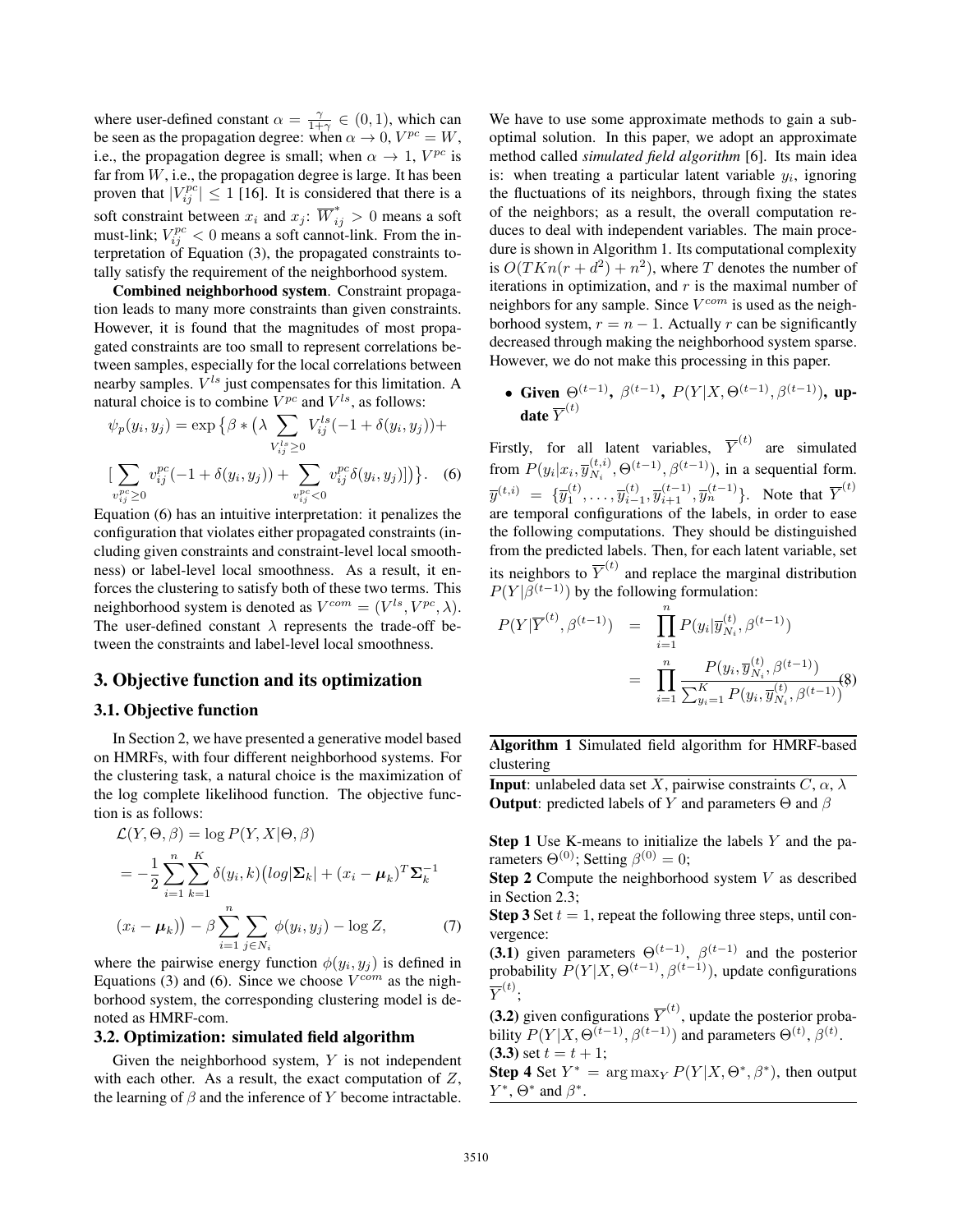where  $P(y_i, \overline{y}_{N_i}^{(t)}, \beta^{(t-1)}) = \frac{1}{Z} \exp\left(-\beta^{(t-1)}\phi(y_i, \overline{y}_{N_i}^{(t)}\right)$ <br>Note that the partition function Z is eliminated . Note that the partition function  $Z$  is eliminated in  $P(y_i|\overline{y}_{N_i}^{(t)},\beta^{(t-1)})$ . The problem becomes tractable.

• Given  $\overline{Y}^{(t)}$  , update  $P(Y|X,\Theta^{(t-1)},\beta^{(t-1)}), \Theta^{(t)},$  $\beta^{(t)}$ 

In this step, parameters learning and inference are done by the Expectation Maximization (EM) algorithm. Following the work in [6], we run a single iteration in this step.

E step: compute the posterior probability and the expectation of the joint log likelihood function

$$
P(y_i|x_i, \overline{y}_{N_i}^{(t)}, \Theta^{(t-1)}, \beta^{(t-1)})
$$
  
= 
$$
\frac{\psi_u(y_i, x_i, \Theta^{(t-1)}) P(y_i|\overline{y}_{N_i}^{(t)}, \beta^{(t-1)})}{\sum_{y_i=1}^K \psi_u(y_i, x_i, \Theta^{(t-1)}) P(y_i|\overline{y}_{N_i}^{(t)}, \beta^{(t-1)})},
$$
 (9)  

$$
Q(\Theta^t, \beta^t | \Theta^{t-1}, \beta^{t-1})
$$

 $= E_{Y|X, \Theta^{t-1}, \beta^{t-1}, \overline{y}^{(t)}} \big( \log P(Y, X | \Theta, \beta, \overline{Y}^{(t)}) \big)$  . (10) M step: update the parameters

$$
\Theta^{(t)} = \arg \max_{\Theta} \sum_{i=1}^{n} \sum_{y_i=1}^{K} P(y_i | x_i, \overline{y}_{N_i}^{(t)}, \Theta^{(t-1)}, \beta^{(t-1)})
$$
\n
$$
\log \psi_{\Theta}^{(t)}(x_i, x_i, \Theta)
$$
\n(11)

$$
\log \psi_u(y_i, x_i, \Theta), \tag{11}
$$

$$
\beta^{(t)} = \arg \max_{\beta} \sum_{i=1}^{n} \sum_{y_i=1}^{K} P(y_i | x_i, \overline{y}_{N_i}^{(t)}, \Theta^{(t-1)}, \beta^{(t-1)})
$$

$$
\log P(y_i | \overline{y}_{N_i}^{(t)}, \beta).
$$
(12)  
Since  $\psi_i$  (*u*, *x*,  $\Theta$ ) is Gaussian distribution, the closed

Since  $\psi_u(y_i, x_i, \Theta)$  is Gaussian distribution, the closed-<br>form solution for  $\Theta$  is be gained easily. For  $\beta$  we find form solution for  $\Theta$  is be gained easily. For  $\beta$ , we find a local optimal value in each iteration through the local search method [3]. Note that  $\mathcal{Q}(\Theta^t, \beta^t | \Theta^{t-1}, \beta^{t-1})$  is an<br>annovimation of the expectation of the objective function approximation of the expectation of the objective function  $\mathcal{L}(Y,\Theta,\beta).$ 

# 4. Face clustering in videos

## 4.1. Comparison of clustering algorithms

Three state-of-the-art clustering algorithms of different types are compared in our experiments:

Traditional clustering: K-means [5] is used as baseline to check whether the prior knowledge can help the clustering. Constrained clustering: penalized probabilistic clustering (PPC) [17] embeds pairwise constraints in Gaussian mixture models. Its main limitation is the requirement of a large number of constraints. Besides, the learning of the mixture coefficient parameter  $\pi$  is solved by grid search in [17], which is infeasible when the dimension of data is larger than 5. For simplicity, in our experiments we set  $\pi = \frac{1}{K}$ . Mag-<br>nitudes of all constraints in PPC are set to 1 nitudes of all constraints in PPC are set to 1.

Specific algorithm for face clustering in videos: as mentioned in Section 1, the face clustering presented in [21] is not compared, due to its high computational cost. We compare with ULDML [7], in which positive pairs are generated based on must-link constraints, while negative pairs based on cannot-link constraints. Then a Mahalanobis metric is learned through the logistic regression, such that the distance between two faces in a positive pair is small, while the distance between two faces in a negative pair is large. In order to decrease the computational cost, in our experiments PCA [5] is firstly adopted to project the original face feature into a 100-dimensional space<sup>1</sup>, then ULDML is run on the projected data set. Following the work in [7], we also use the low-rank constraint on the covariance matrix, i.e.,  $M = L<sup>T</sup>L$ , where L is a 35  $\times$  100 matrix. In [7], the authors define a distance matrix between face tracks, based on the learned metric between faces. Then a completelink hierarchical clustering method is run on this distance matrix to predict the label of each face track. This algorithm is denoted as ULDML-cl. Note that the other three algorithms are all doing clustering on faces, rather than on face tracks. So we also compare with K-means utilizing the learned metric, denoted as ULDML-km. Another important issue in ULDML is the initialization of  $L$ . In experiments it is found that the performance of the random initialization with L<sub>2</sub> normalization is often worse than the performance of the initialization using PCA. In our experiments the results using the PCA initialization are reported.

#### 4.2. An efficient clustering framework

The computational complexity of Algorithm 1 is  $O(TKn(r+d^2)+n^2)$ . The number of detected faces from videos is often up to several thousands or more. Such a size takes a long time using HMRF-com or PPC. However, it is found that the faces in adjacent frames of the same track are very similar. Taking advantage of this characteristic, we develop an efficient clustering framework. The main idea is firstly doing clustering on a subset of faces, then determining the labels of all faces based on the labels of the subset. Details are presented in Algorithm 2. If most face tracks are pure, then the clustering accuracy of this framework would not become worse than the accuracy of clustering on the whole data set directly. The following experiments will demonstrate this point. In our experiments, PPC and HMRF-com (Algorithm 1) are adopted in Stage 2 of Algorithm 2 respectively. In order to check the effect on clustering accuracy of Algorithm 2, we run K-means in two ways: (a) run K-means directly on the whole data set (projected to the same dimension with the subset using PCA), denoted as Kmeans-1; (b) adopt K-means in Stage 2 of Algorithm 2, denoted as Kmeans-2. Since ULDML is originally designed to do clustering on face tracks, it is run on the whole data set. The computational complexity of using HMRF-com in this framework is  $O(TKn_s(r+d^2) + n_s^2 + n)$ , where  $n_s$  is<br>the size of the subset and here  $r = n_s - 1$ . Since  $\frac{n_s}{r} < 0.1$ the size of the subset, and here  $r = n_s - 1$ . Since  $\frac{n_s}{n} < 0.1$ 

<sup>&</sup>lt;sup>1</sup>In our experiments, since the summation of 100 largest eigenvalues takes about 90% of the summation of all eigenvalues, this projection will not lose much information of the original data set.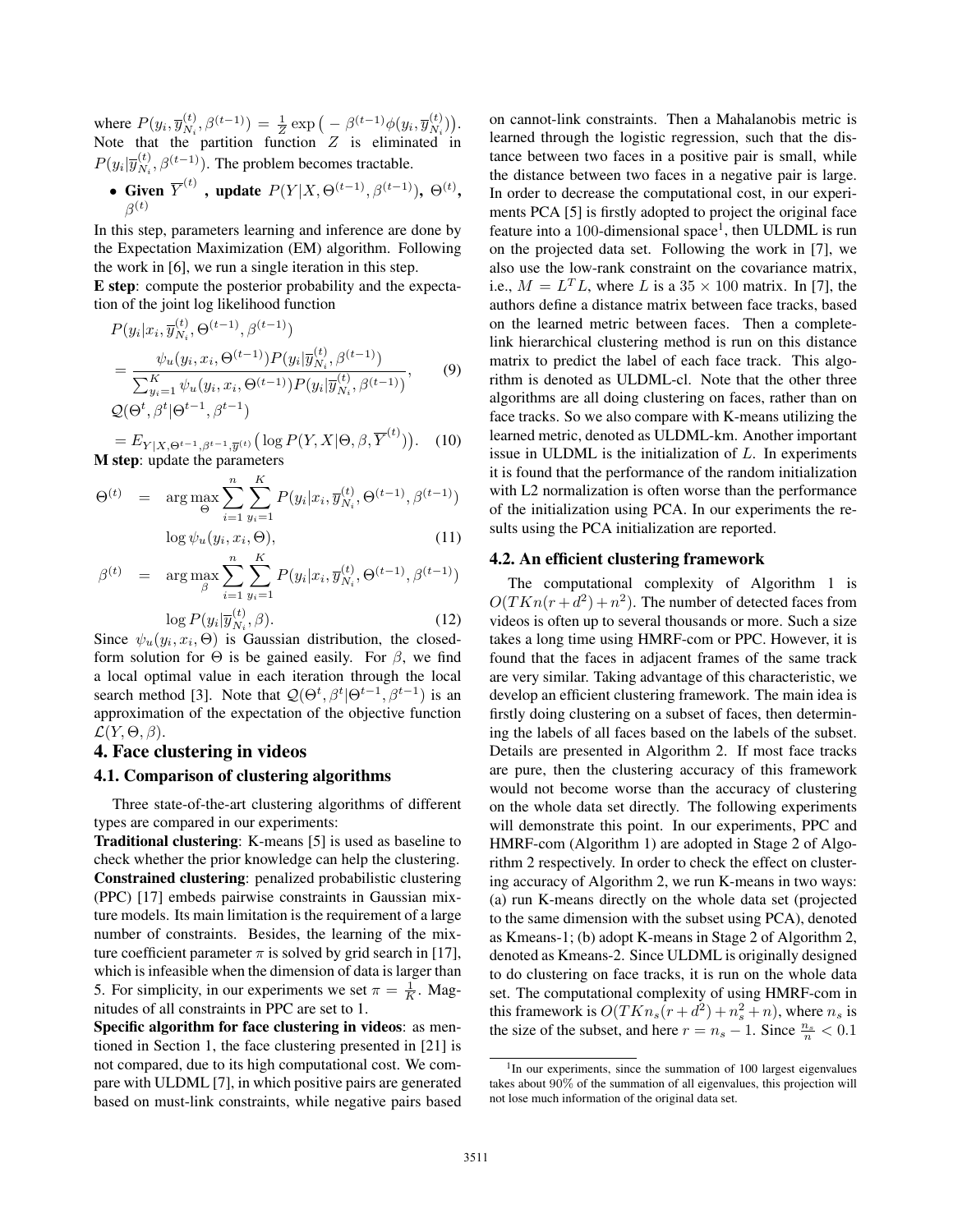| data set                | person | face  | dimension | track | overlapped track | must-link | cannot-link |
|-------------------------|--------|-------|-----------|-------|------------------|-----------|-------------|
| BF0502-whole [9]        |        | 17737 | 1937      | 229   | 20               | 954005    | 116762      |
| BF0502-subset           |        | 687   |           | 229   | 20               | 687       | 180         |
| Notting-Hill-whole [24] |        | 4660  | 18000     | 76    |                  | 210293    | 11759       |
| Notting-Hill-subset     |        | 456   |           | 76    |                  | 140       | 216         |

Table 1. Two face data sets from different real-world videos.



Figure 1. Detected faces from Notting-Hill [24]: (a) faces in the same track are must-linked; (b) two faces in the same frame are cannotlinked; (c) faces from two overlapped tracks are cannot-linked.

Algorithm 2 An efficient clustering framework for face clustering in videos

**Input:** the whole face data set  $X$ , the whole set of pairwise constraints C

**Output:** the predicted labels of each faces  $Y$ 

**Stage 1** Construct a subset  $X<sup>s</sup>$  by uniformly sampling a fixed number (user defined) of faces from each face track, and determine the corresponding subset of pairwise constraints  $C^s$ ;

**Stage 2** Adopt a clustering algorithm on  $X^s$  with  $C^s$ , and predict their labels  $Y^s$ ;

**Stage 3** Determine the labels of all faces Y based on  $Y<sup>s</sup>$ . Specifically, for all faces in one face track, their labels are determined as the mode value among the labels in  $Y^s$  of this track. For example, 5 faces are sampled from a track, and their labels are predicted as (3,1,2,3,3) in Stage 2. Then the labels of all faces in this track are determined as 3.

often holds in practice, the complexity is significantly reduced compared with Algorithm 1.

## 4.3. Two face data sets in videos

We evaluate the clustering algorithms on two publicly available face data sets: BF0502 [9] and Notting-Hill [24]. BF0502 is derived from the TV series " Buffy the Vampire Slayer". The detected faces of 6 main casts are used, including 17337 faces in 229 tracks. 3 faces are uniformly sampled from each track, then a subset of 687 faces is gained. Each face is represented as a 1937 dimensional vector. Notting-Hill is detected from the movie " Notting Hill". Faces of 5 main casts are used, including 4660 faces in 76 tracks. The original data set does not provide the feature of each face. For simplicity, we represent each face by the pixel intensities of RGB channels, a 18000 dimensional vector. 6 samples are uniformly sampled from each track, then a subset of 456 faces is gained. In order to avoid overfitting and reduce the computational cost, on both subsets we use PCA to project the original feature space to a lower dimensional space. The number of projected dimension is user-defined, and we suggest it is equal to or slightly larger than the number of clusters. The pairwise constraints are derived from three sources: (a) the faces in the same face track should be must-linked; (b) two faces in the same frame should be cannot-linked; (c) if two face tracks are overlapped, i.e., two faces from them appear in the same frame, then faces in one track should be cannot-linked with faces in the other track. The transitivity of must-links are utilized here. A simple example is shown in Figure 1. Details of both data sets are summarized in Table 1.

## 4.4. Clustering results

Clustering evaluation. For simplicity, we compute the accuracy based on the confusion matrix, which is derived from the match between the predicted labels of all faces and the ground-truth labels.

Parameter setting. For two user-defined constants,  $\alpha$  is chosen from  $\{0.05, 0.1, \ldots, 0.95\}$ , and  $\lambda \in$  $\{10^0, 10^{-1}, \ldots, 10^{-6}\}.$  As mentioned in Section 3.2, Equation (10) is an approximation of the expectation of the objection function. Its final value after optimization can be utilized to determine  $\alpha$  and  $\lambda$ . More specifically,  $\alpha$  and  $\lambda$ that lead to larger value of Equation (10) are preferred. Another issue is setting the search space of  $\beta$ . To shrink this search space, we amplify the absolute value of each constraint, i.e.,  $v_{ij}^{(ls)} \times 100$  and  $v_{ij}^{(pc)} \times 100$ . Then the search space of  $\beta$  is set to  $\{0.1:0.1:1.5\}$ . Note that the cost of constraint violation depends on  $\alpha$ ,  $\lambda$   $\beta$  together. Since  $\alpha$ constraint violation depends on  $\alpha$ ,  $\lambda$ ,  $\beta$  together. Since  $\alpha$ ,  $\lambda$  are easily determined and  $\beta$  is automatically learned, the weights of constraints can be easily adjusted.

We test all algorithms in three cases: with cannot-links, with must-links and with all-links. Such a setting provides a clear view of different effects of different constraints. Each algorithm is repeated 30 times in each case. The averaged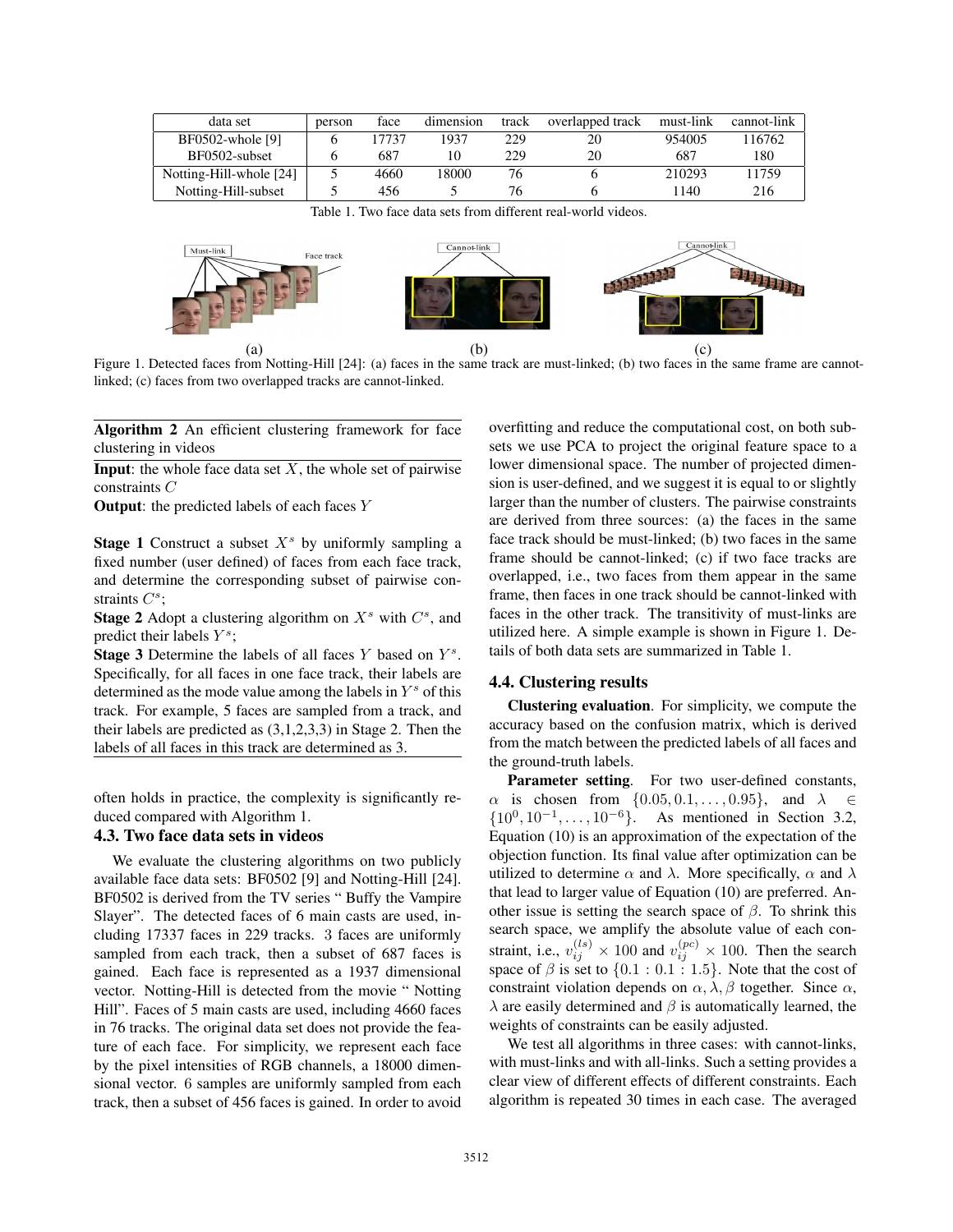accuracy and standard deviation are computed as the output.

Clustering accuracy. The results on BF0502 are shown in Table 2. HMRF-com outperforms all others in both must-links and all-links: about 4-18.7% increases in mustlinks, and about 1-11% increases in all-links. In cannotlinks, HMRF-com is slightly lower than PPC. The results on Notting-Hill are shown in Table 3. The accuracies of HMRF-com are higher than all others (except ULDML-cl) in all cases: about 3.5-7.8% increases in cannot-links, about 2-12% increases in must-links and about 5.5-15% increases in all-links. ULDML-cl gives degenerate results in all cases. Kmeans-2 are higher than the accuracies of Kmeans-1 on both data sets. This demonstrates that Algorithm 2 can maintain or even gives higher accuracy compared with running clustering on the whole data set directly. Note that accuracies on the subset are not shown in Table 2 and 3. Denote the accuracy on subset as HMRF-com-sub, and on the whole data as HMRF-com-whole. On BF-0502, HMRFcom-sub is about 4% lower than HMRF-com-whole, while about 7% on Notting-Hill. The gap mainly depends on sampling and data. Similar gaps occur in other methods.

A clustering example of HMRF-com on Notting-Hill is shown in Figure 2. The purities of 5 clusters (top-down) are 90.66%, 70.72%, 100%, 93.95% and 43.47% respectively. The first and third cluster take over 50% of the whole data set, while the last cluster takes less than 10%, so that the clustering accuracy is up to 85.26%. As shown in Figure 2, the faces have different resolutions, different head poses, different facial expressions and partial occlusions in Notting-Hill. Obviously 85.26% is an encouraging clustering result on such a data set. Since face images are not provided in [9], the clustering result on BF0502 are not shown.



Figure 2. A clustering result of HMRF-com on Notting-Hillwhole, including 5 clusters shown in 5 rows respectively. 11 faces are randomly chosen from each cluster. The incorrect faces are highlighted by the red rectangle, and their numbers are approximately equal to their proportions in each cluster.

Robustness. Since all above clustering methods give local optimal results, the robustness is an important measure of their performances. The robustness can be reflected from the standard deviation, i.e., a small standard deviation means good robustness. As shown in Table 2 and 3, PPC has smaller standard deviations than Kmeans-s in most cases. It tells that pairwise constraints can alleviate the uncertainty in faces. HMRF-com has much lower standard deviations than PPC and Kmeans-s in all cases. It benefits from the combination of pairwise constraints and local smoothness. Although given a fixed initialization by PCA, ULDML-km on Notting-Hill still has a large standard deviation. Its standard deviations on BF0502 are small, but its accuracies are low. Since complete-link hierarchical clustering gives a fixed result, standard deviations of ULDML-cl on both data sets are 0. However, its performance varies dramatically on different data sets: On BF0502, it gives a much better result than K-means, while a degenerate result on Notting-Hill. We consider that the instability of ULDML is mainly due to the isolation between metric learning and clustering. Metric learning pursues the constraint satisfaction, while clustering wants to satisfy the cluster assumption. Their goals are different and there are no direct relations in theory. Although a well learned metric is expected to help clustering, there is no guarantee. In contrast, we perform constraint satisfaction and clustering simultaneously, in a unified model.

Computational complexity. The computational complexity of HMRF-com in Algorithm 2 is  $O(TKn_s(r+d^2))$  $n_s^2 + n$ ). The complexity of metric learning in ULDML is<br> $O(Tn(n + d) \times 35)$ . Specifically, on BE0502, the aver- $O(Tn(n + d) \times 35)$ . Specifically, on BF0502, the average time of HMRF-com is about 119.26s, while ULDML takes 410.56s. On Notting-Hill, HMRF-com takes 19.58s, while ULDML takes 84.24s. The time of PPC is about half of HMRF-com. Computations of distance matrix between samples and dimensionality reduction by PCA are not included, because they are shared in above methods.

All above comparisons demonstrate the superior performance of our algorithm to state-of-the-art algorithms. Note that we have studied the influences of different parts in HMRF-com, including affinity matrix, constraint propagation, combination, constraint weights and sampling. We find constraint propagation and constraint weights make the key contributions to the performance. Other parts bring additional benefits. Due to the page limitation, the details are not presented in this paper.

| Methods         | Cannot-link    | Must-link      | All-link       |  |
|-----------------|----------------|----------------|----------------|--|
| Kmeans-1        | $39.31 + 4.51$ | $39.31 + 4.51$ | $39.31 + 4.51$ |  |
| Kmeans-2        | $42.05 + 5.45$ | $42.05 + 5.45$ | $42.05 + 5.45$ |  |
| <b>PPC</b>      | $46.07 + 5.52$ | $43.64 + 4.61$ | $42.54 + 3.98$ |  |
| ULDML-km        | $44.08 + 2.8$  | $29.05 + 2.84$ | $41.62+0$      |  |
| <b>ULDML-cl</b> | $42.72+0$      | $39.01 + 0$    | $49.29 + 0$    |  |
| HMRF-com        | $45.96 + 1.46$ | $47.77 + 3.31$ | $50.30 + 2.73$ |  |

Table 2. Clustering accuracies on BF0502-whole.

| Methods         | Cannot-link    |                 | All-link       |  |
|-----------------|----------------|-----------------|----------------|--|
| Kmeans-1        | $69.16 + 3.22$ | $69.16 + 3.22$  | $69.16 + 3.22$ |  |
| Kmeans-2        | $73.43 + 8.12$ | $73.43 + 8.12$  | $73.43 + 8.12$ |  |
| PPC.            | $70.26 + 8.98$ | $79.71 + 2.14$  | $78.88 + 5.15$ |  |
| ULDML-km        | $69.64 + 9.43$ | $72.66 + 12.78$ | $73.18 + 8.66$ |  |
| <b>ULDML-cl</b> | $38.76 + 0$    | $51.72 + 0$     | $36.87 + 0$    |  |
| HMRF-com        | $76.94 + 3.58$ | $81.33 + 0.43$  | $84.39 + 1.47$ |  |

Table 3. Clustering accuracies on Notting-Hill-whole.